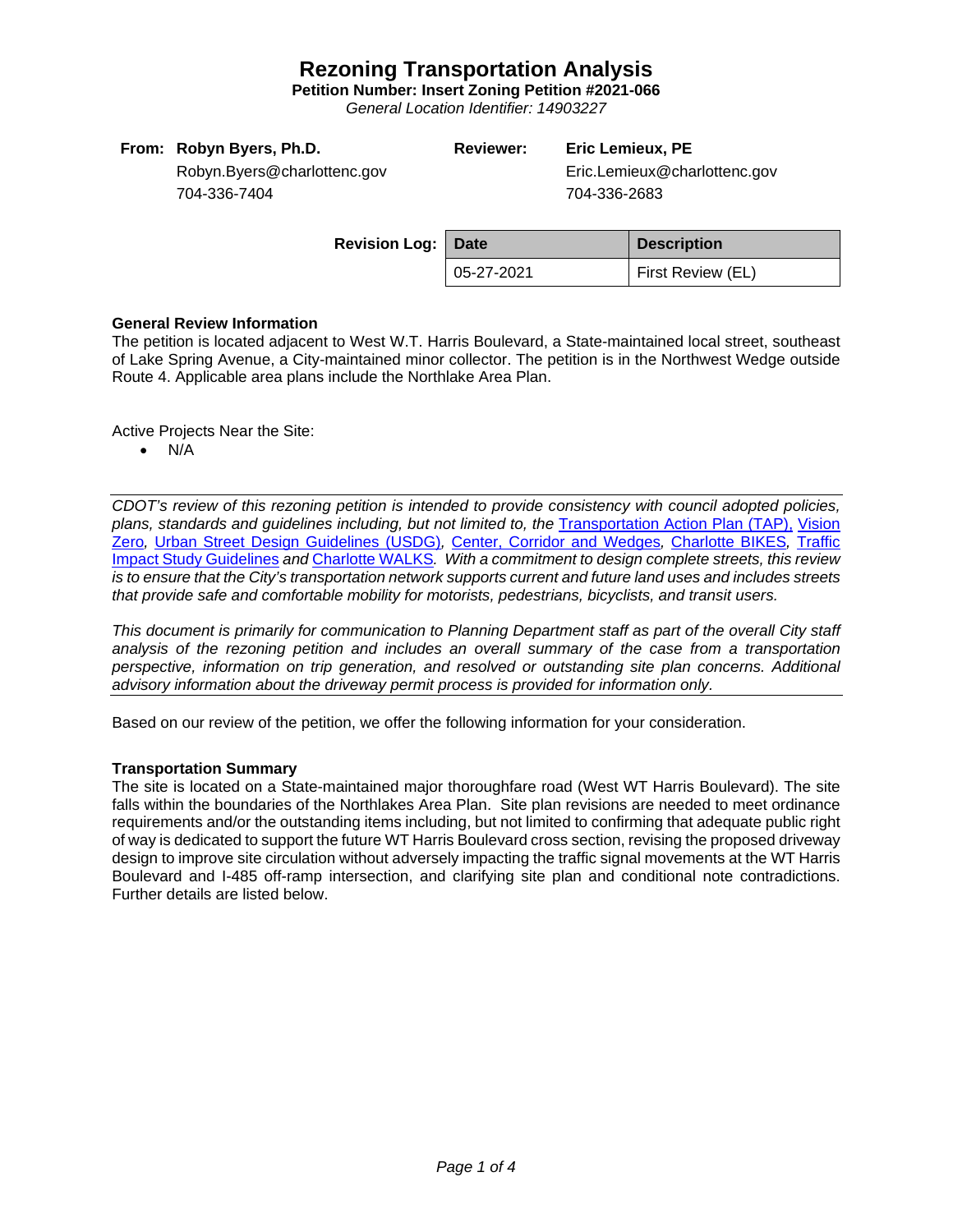# **Rezoning Transportation Analysis**

**Petition Number: Insert Zoning Petition #2021-066**

*General Location Identifier: 14903227*

# **Trip Generation**

| <b>Scenario</b>     | <b>Land Use</b>               | <b>Intensity</b> | <b>Trip</b><br><b>Generation</b><br>(vehicle<br>trips/day) | <b>Source</b>                            |
|---------------------|-------------------------------|------------------|------------------------------------------------------------|------------------------------------------|
| <b>Existing Use</b> | Office                        | 20,063 SF        | 225                                                        | <b>Tax Record</b>                        |
| <b>Entitled Use</b> | Warehouse<br>(I-2 3.14 acres) | 47,100 SF        | 120                                                        | <b>General Guidance</b><br>from Planning |
| Proposed Use        | <b>Automated Car</b><br>Wash  | No Data          |                                                            | Site Plan: 2/19/2021                     |

## **Provide comments to the specified comments below.**

## **Outstanding Issues Strikethrough = Resolved**

### 1. **Traffic Study:**

A Traffic Impact Study (TIS) is not necessary for the complete review of this petition due to the site generating less than 2,500 daily trips. If during the permitting process the site generates more than 2,500 daily trips, then a traffic study will be required.

2. Revise site plan and conditional note(s) to commit to dedicate (*if not already provided*) 55-feet of public right-of-way from the WT Harris Boulevard road centerline to accommodate the future WT Harris Boulevard cross section below, which accounts for a future curb line location 33-feet from road centerline to the property frontage, 8-foot planting strip, and a minimum 12-foot wide multi-use path. The site plan shall label and dimension the right-of-way from the road centerline.



3. Revise the site plan and conditional note (**Section 3. Access and Transportation (f)**) to modify the proposed access management per the options provided below.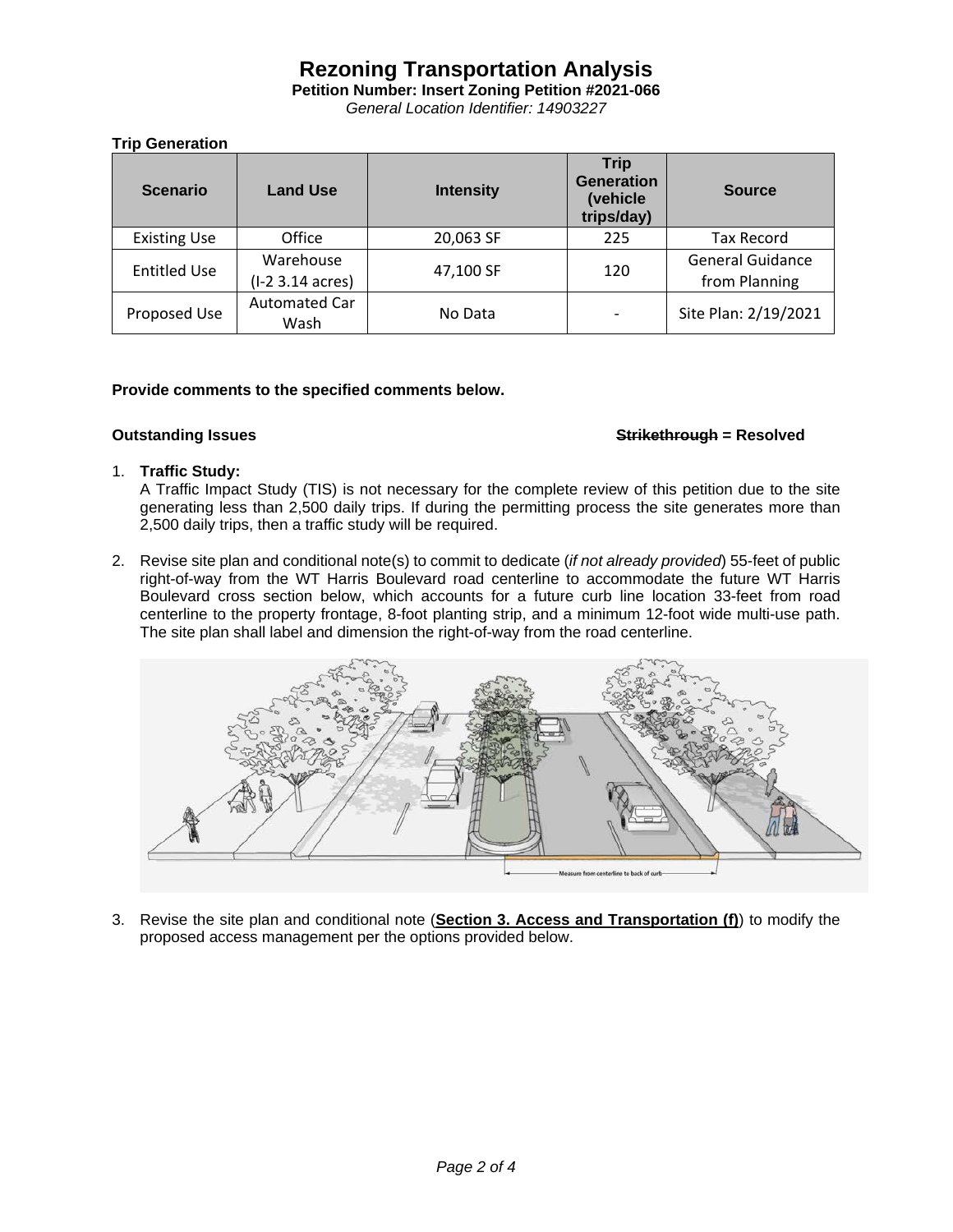## **Rezoning Transportation Analysis Petition Number: Insert Zoning Petition #2021-066**

*General Location Identifier: 14903227*



4. Revise the site plan and conditional note (**Section 5. Streetscape, Setbacks, Buffers and Screening (a)**) to clarify the difference on the site plan and conditional note, related to existing vs. proposed references to a multi-use path. Please clarify whether an existing multi-use path remain, or if a multiuse path is proposed.



### **Advisory Information**

The following are requirements of the developer that must be satisfied prior to driveway permit approval. These requirements shall be reflected on the rezoning plan, as appropriate.

1. CDOT has the authority to regulate/approve all private street/driveway and public street connections to the right-of-way of a street under the regulatory jurisdiction of the City of Charlotte, per the City of Charlotte's Driveway Regulations.